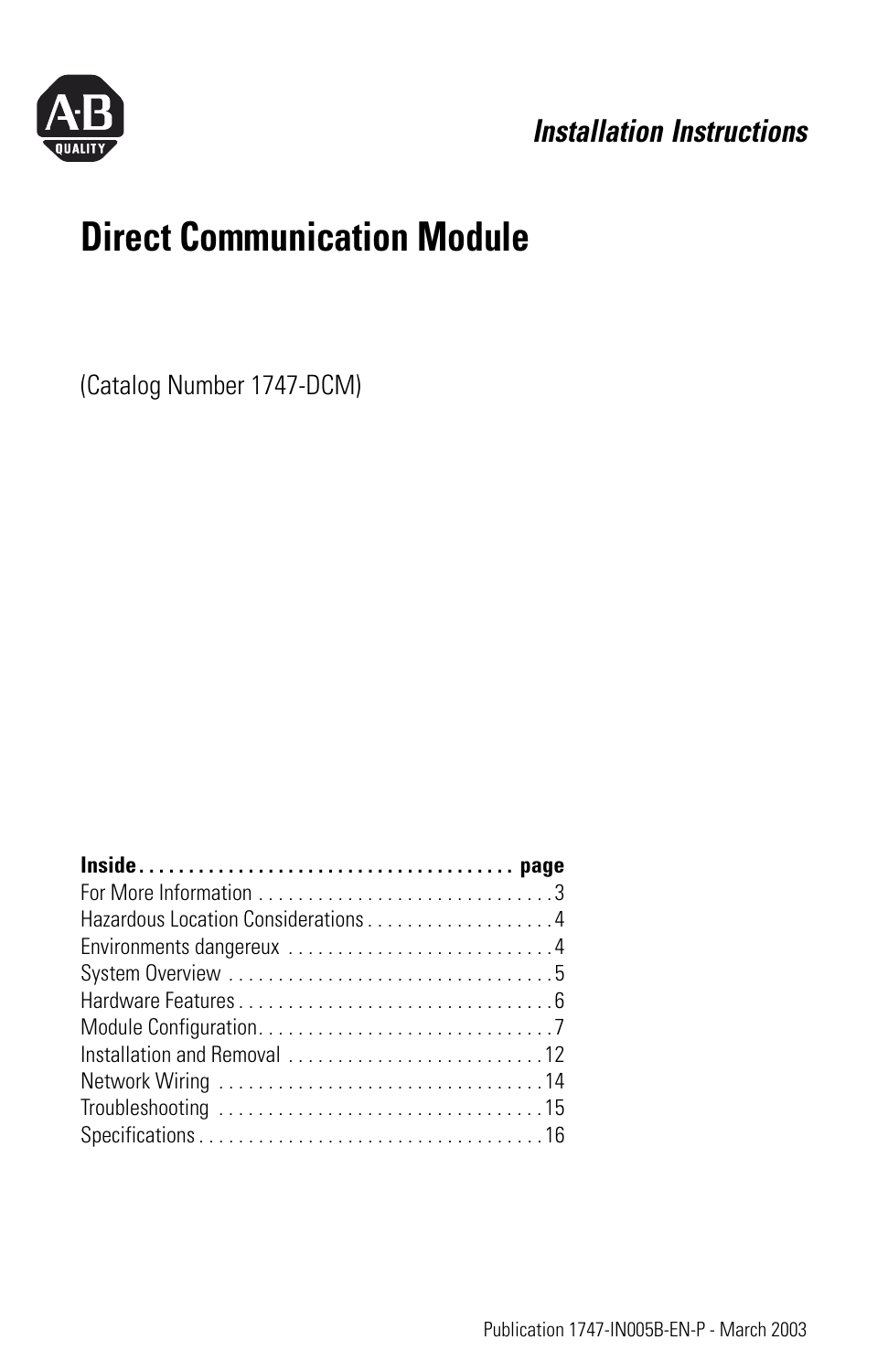#### **Important User Information**

Because of the variety of uses for the products described in this publication, those responsible for the application and use of these products must satisfy themselves that all necessary steps have been taken to assure that each application and use meets all performance and safety requirements, including any applicable laws, regulations, codes and standards. In no event will Rockwell Automation be responsible or liable for indirect or consequential damage resulting from the use or application of these products.

Any illustrations, charts, sample programs, and layout examples shown in this publication are intended solely for purposes of example. Since there are many variables and requirements associated with any particular installation, Rockwell Automation does not assume responsibility or liability (to include intellectual property liability) for actual use based upon the examples shown in this publication.

Allen-Bradley publication SGI-1.1, *Safety Guidelines for the Application, Installation and Maintenance of Solid-State Control* (available from your local Rockwell Automation office), describes some important differences between solid-state equipment and electromechanical devices that should be taken into consideration when applying products such as those described in this publication.

Reproduction of the contents of this copyrighted publication, in whole or part, without written permission of Rockwell Automation, is prohibited.

Throughout this publication, notes may be used to make you aware of safety considerations. The following annotations and their accompanying statements help you to identify a potential hazard, avoid a potential hazard, and recognize the consequences of a potential hazard:

| <b>WARNING</b>   | Identifies information about practices or circumstances that can cause an explosion in a<br>hazardous environment, which may lead to personal injury or death, property damage,<br>or economic loss. |
|------------------|------------------------------------------------------------------------------------------------------------------------------------------------------------------------------------------------------|
| <b>ATTENTION</b> | Identifies information about practices or circumstances that can lead to personal injury<br>or death, property damage, or economic loss.                                                             |
| IMPORTANT        | Identifies information that is critical for successful application and understanding of the<br>product.                                                                                              |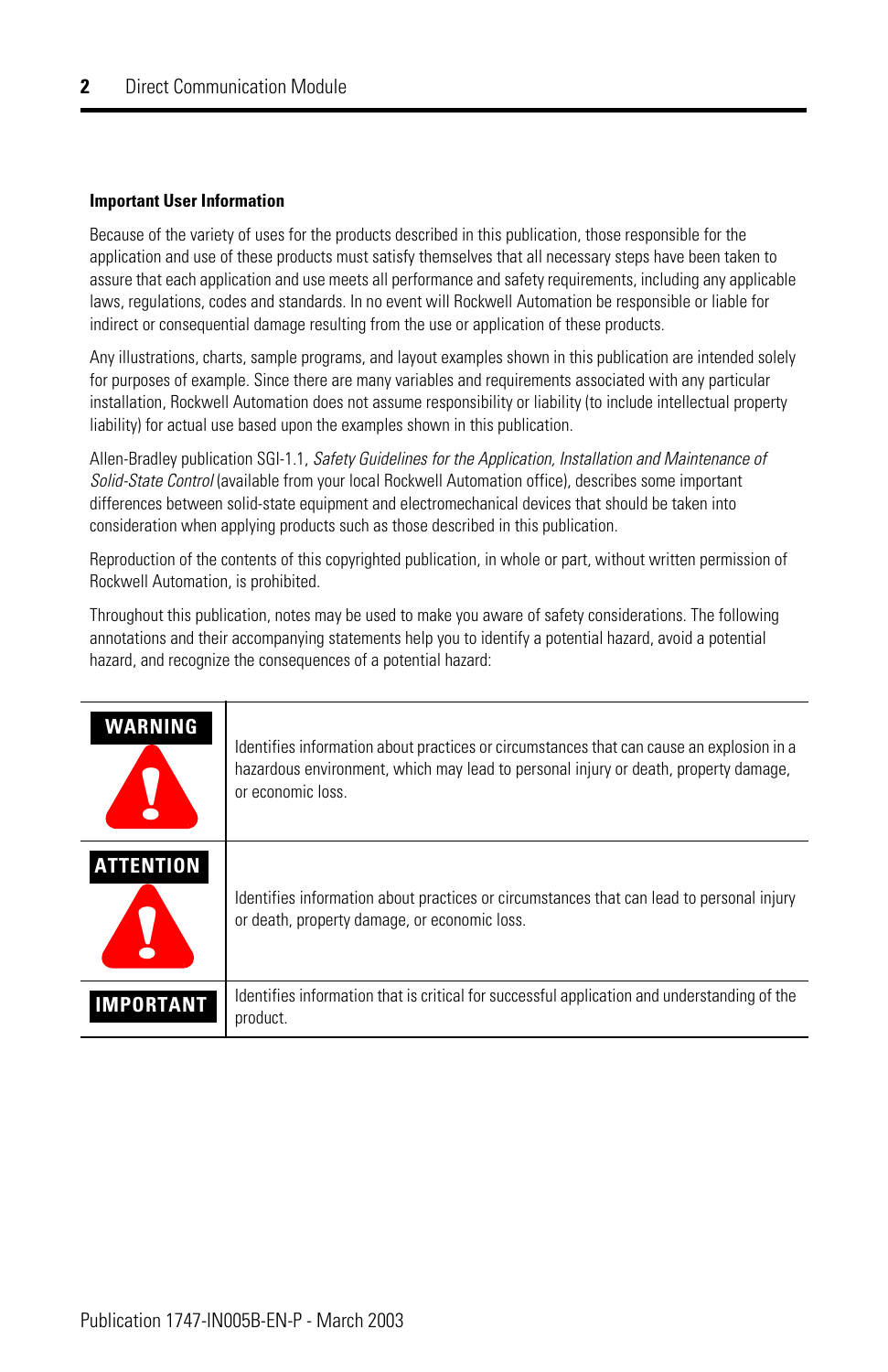## <span id="page-2-0"></span>**For More Information**

For detailed information on planning and installing your system, see the following publications:

| <b>Publication</b>                                    | <b>Number</b> |
|-------------------------------------------------------|---------------|
| Direct Communication User Manual                      | 1747-6.8      |
| SLC 500 Modular Hardware Style User Manual            | 1747-UM011    |
| SLC 500 Fixed Hardware Style User Manual              | 1747-6.21     |
| <b>RIO Scanner User Manual</b>                        | 1747-6.6      |
| SLC 500 Instruction Set Reference Manual              | 1747-RM001    |
| Industrial Automation Wiring and Grounding Guidelines | 1770-4.1      |

If you would like a manual, you can:

- download a free electronic version from the internet at **www.theautomationbookstore.com**
- purchase a printed manual by:
	- **–** contacting your local distributor or Rockwell Automation representative
	- **–** visiting **www.theautomationbookstore.com**
	- **–** calling 1.800.963.9548 (USA/Canada) or 001.330.725.1574 (Outside USA/Canada)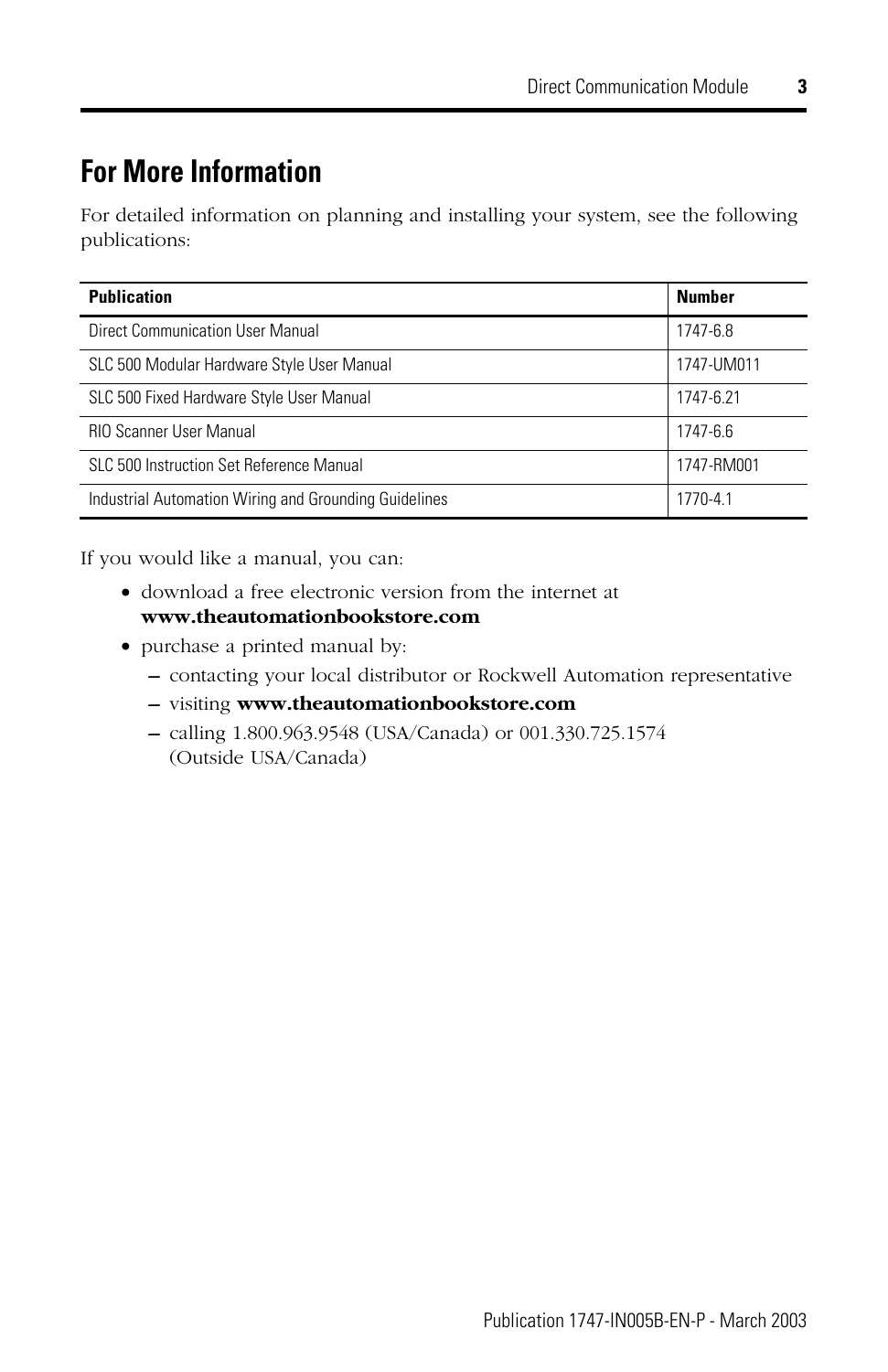## <span id="page-3-0"></span>**Hazardous Location Considerations**

This equipment is suitable for use in Class I, Division 2, Groups A, B, C, D, or non-hazardous locations only. The following WARNING applies to use in hazardous locations.

## **WARNING EXPLOSION HAZARD**

- Substitution of components may impair suitability for Class I, Division 2.
- Do not replace components or disconnect equipment unless power has been switched off.
- Do not connect or disconnect components unless power has been switched off.
- All wiring must comply with N.E.C. article 501-4(b).

## <span id="page-3-1"></span>**Environments dangereux**

**!**

**!**

Cet équipement est conçu pour être utilisé dans des environnements de Classe 1, Division 2, Groupes A, B, C, D ou non dangereux. La mise en garde suivante s'applique à une utilisation dans des environnements dangereux.

### **AVERTISSEMENT DANGER D'EXPLOSION**

- La substitution de composants peut rendre cet équipement impropre à une utilisation en environnement de Classe 1, Division 2.
- Ne pas remplacer de composants ou déconnecter l'équipement sans s'être assuré que l'alimentation est coupée.
- Ne pas connecter ou déconnecter des composants sans s'être assuré que l'alimentation est coupée.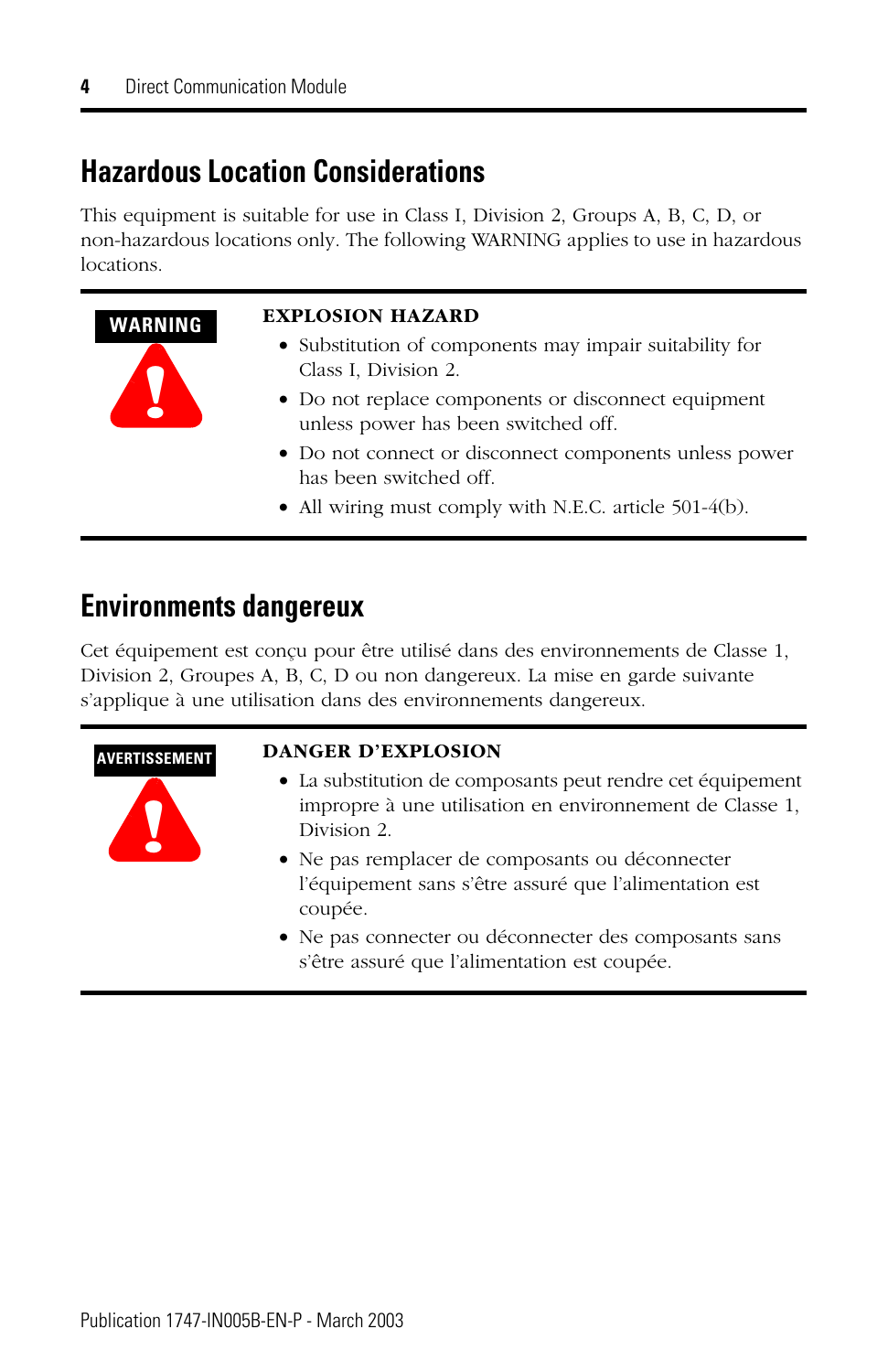## <span id="page-4-0"></span>**System Overview**

The Direct Communication Module, catalog number 1747-DCM, connects any SLC 500 $^{\circledR}$  programmable controller with expansion chassis or SLC 500 Modular Programmable Controller to a supervisory Allen-Bradley programmable controller via the RIO Link, providing a distributed processing system. The 1747-DCM allows these supervisory processors to transfer data between one another. The 1747-DCM appears as an RIO adapter to:

- a PLC $^{\circledR}$  processor with integral RIO scanner on the RIO Communication Link
- an RIO scanner, catalog number 1771-SN or 1747-SN, on the RIO Communication Link

The 1747-DCM can physically reside on the RIO Link with any other adapter. It is compatible with all RIO scanners.

1747-DCM Modules are connected in a daisy-chain configuration using Belden™ 9463 cable. See the example below.

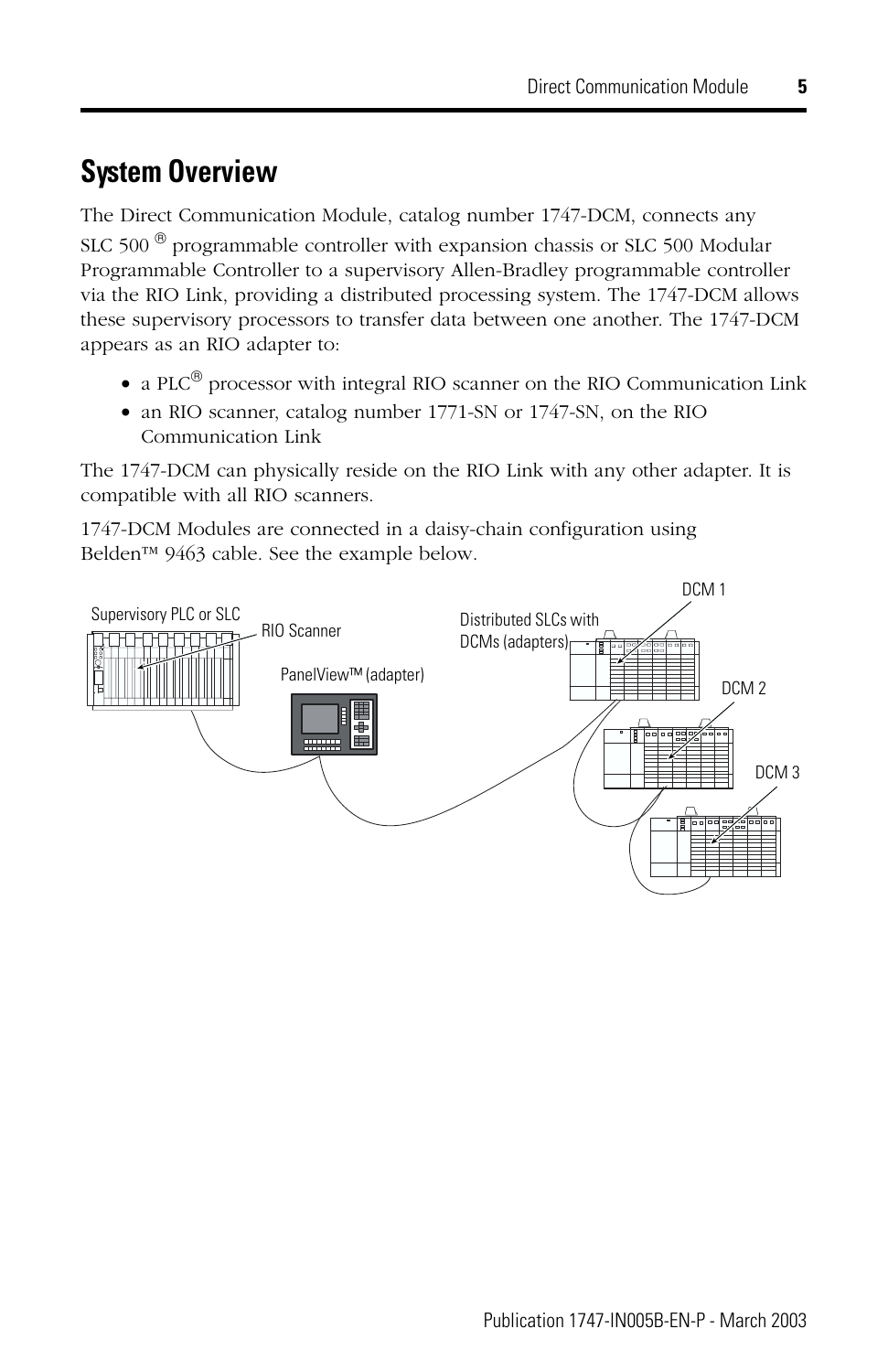## **Extended Node Capability**

The 1747-DCM features extended node capability. Extended node capability allows you to have up to 32 adapters on the RIO link using an  $82Ω$  termination resistor at both ends of the RIO link for all baud rates.

**IMPORTANT** Extended node capability can only be used if the scanner and all adapters on the RIO link have extended node capability.

## <span id="page-5-0"></span>**Hardware Features**

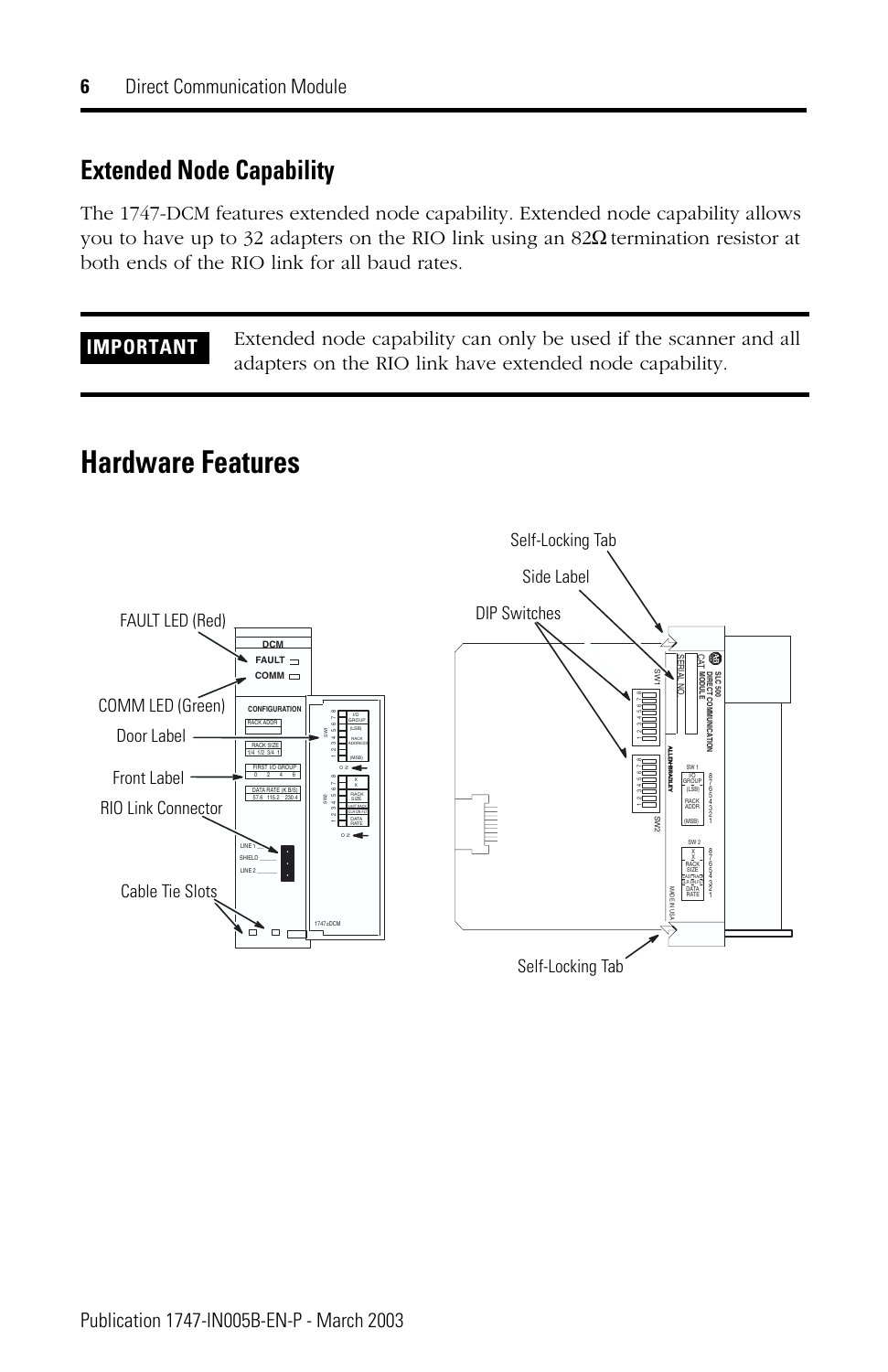## <span id="page-6-0"></span>**Module Configuration**

## **DIP Switches**

DIP switches enable the 1747-DCM to properly interpret the RIO system addressing. The 1747-DCM has two banks of DIP switches mounted on its circuit board. Each bank contains eight switches. The default settings are shown below.



## **DIP Switch 1 Settings**

*Chassis Address (SW1-1 through SW1-6)*

The chassis address refers to the logical chassis number from the scanner image that contains a particular 1747-DCM's image.

The table on the following page shows the settings that define possible chassis address choices for all scanners. To use this table, first determine which of the following categories applies to your scanner.

- PLC-2, mini-PLCs, PLC-2/30 with 1770-SD, SD2 remote scanner
- PLC-3 and PLC-5/250 processors (This category includes those with built-in scanners, as well as the following, without built-in scanners: 1775-54A, -54B, -S5, SR, -SR5, and 5250-RS.)
- SLC-5/02 (or above) with 1747-SN scanner

After determining which category applies to your 1747-DCM application:

- **1.** Find the column for the scanner used in your application.
- **2.** Go down the column to the chassis address that you assigned to the 1747-DCM.
- **3.** Use the switch settings in the right-most columns of the table that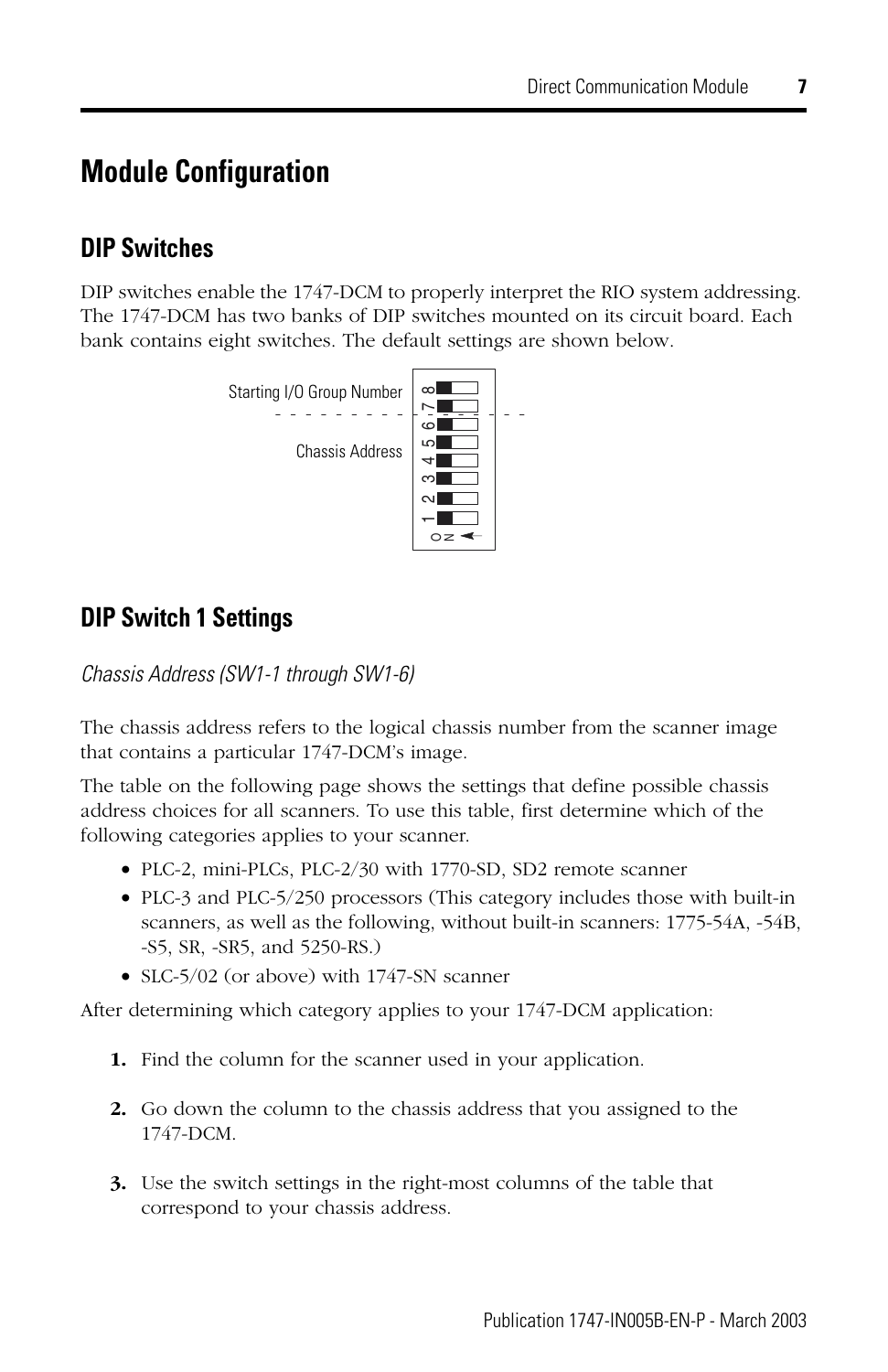| <b>Logical Chassis Number (Octal)</b> |                                                       |                 |                |                |                | <b>Switch Number (SW1)</b> |                 |                 |                 |                 |                 |                 |                 |
|---------------------------------------|-------------------------------------------------------|-----------------|----------------|----------------|----------------|----------------------------|-----------------|-----------------|-----------------|-----------------|-----------------|-----------------|-----------------|
| 1747-<br>SN                           | PLC-2   PLC-3   PLC-5   PLC-5   PLC-5   PLC-5   PLC-5 |                 | /15            | /25            | /40            |                            | /250            | 11              | 2               | 3               | 4               | 5               | 6               |
|                                       |                                                       |                 |                |                |                | /60                        |                 |                 |                 |                 |                 |                 |                 |
| $\overline{0}$                        | 1                                                     | 0               |                |                |                |                            | 0               | 0N              | 0N              | 0N              | 0N              | 0N              | 0N              |
| 1                                     | $\sqrt{2}$                                            | 1               | 1              | 1              | 1              | 1                          | 1               | ΟN              | $\overline{ON}$ | $\overline{ON}$ | $\overline{ON}$ | 0N              | <b>OFF</b>      |
| $\overline{2}$                        | $\overline{3}$                                        | $\overline{2}$  | $\overline{2}$ | $\overline{c}$ | $\overline{2}$ | $\overline{2}$             | $\overline{c}$  | $\overline{ON}$ | $\overline{ON}$ | $\overline{ON}$ | $\overline{ON}$ | <b>OFF</b>      | $\overline{ON}$ |
| 3                                     | 4                                                     | $\overline{3}$  | $\overline{3}$ | 3              | 3              | $\overline{3}$             | $\overline{3}$  | ΟN              | 0N              | 0N              | $\overline{ON}$ | <b>OFF</b>      | <b>OFF</b>      |
|                                       | 5                                                     | 4               |                | 4              | 4              | 4                          | $\overline{4}$  | $\overline{ON}$ | $\overline{ON}$ | $\overline{ON}$ | 0FF             | $\overline{ON}$ | 0 <sub>N</sub>  |
|                                       | 6                                                     | 5               |                | 5              | 5              | $\overline{5}$             | 5               | $\overline{ON}$ | $\overline{ON}$ | $\overline{ON}$ | 0FF             | $\overline{ON}$ | 0FF             |
|                                       | 7                                                     | 6               |                | 6              | 6              | 6                          | 6               | 0N              | 0N              | 0N              | 0FF             | <b>OFF</b>      | 0N              |
|                                       |                                                       | 7               |                | 7              | 7              | 7                          | 7               | 0N              | 0N              | 0N              | <b>OFF</b>      | <b>OFF</b>      | <b>OFF</b>      |
|                                       |                                                       | 10              |                |                | 10             | 10                         | 10              | 0N              | 0N              | <b>OFF</b>      | 0N              | 0 <sub>N</sub>  | 0N              |
|                                       |                                                       | 11              |                |                | 11             | 11                         | 11              | 0N              | 0N              | <b>OFF</b>      | 0N              | 0 <sub>N</sub>  | <b>OFF</b>      |
|                                       |                                                       | 12              |                |                | 12             | 12                         | 12              | 0N              | 0N              | <b>OFF</b>      | 0N              | <b>OFF</b>      | $\overline{ON}$ |
|                                       |                                                       | 13              |                |                | 13             | 13                         | 13              | 0N              | 0N              | <b>OFF</b>      | 0N              | <b>OFF</b>      | <b>OFF</b>      |
|                                       |                                                       | 14              |                |                | 14             | 14                         | 14              | 0N              | $\overline{ON}$ | <b>OFF</b>      | 0FF             | 0N              | $\overline{ON}$ |
|                                       |                                                       | 15              |                |                | 15             | 15                         | 15              | 0N              | 0N              | <b>OFF</b>      | <b>OFF</b>      | 0N              | <b>OFF</b>      |
|                                       |                                                       | 16              |                |                | 16             | 16                         | 16              | 0N              | 0N              | <b>OFF</b>      | 0FF             | <b>OFF</b>      | 0N              |
|                                       |                                                       | 17              |                |                | 17             | 17                         | 17              | ΟN              | 0N              | <b>OFF</b>      | 0FF             | <b>OFF</b>      | <b>OFF</b>      |
|                                       |                                                       | 20              |                |                |                | 20                         | 20              | 0N              | <b>OFF</b>      | 0N              | 0N              | 0N              | 0N              |
|                                       |                                                       | 21              |                |                |                | 21                         | 21              | 0N              | <b>OFF</b>      | 0N              | 0N              | 0N              | <b>OFF</b>      |
|                                       |                                                       | 22              |                |                |                | 22                         | 22              | 0N              | <b>OFF</b>      | 0N              | 0N              | <b>OFF</b>      | 0N              |
|                                       |                                                       | 23              |                |                |                | 23                         | 23              | 0N              | <b>OFF</b>      | 0N              | 0N              | <b>OFF</b>      | <b>OFF</b>      |
|                                       |                                                       | $\overline{24}$ |                |                |                | $\overline{24}$            | $\overline{24}$ | $\overline{ON}$ | <b>OFF</b>      | $\overline{ON}$ | <b>OFF</b>      | $\overline{ON}$ | $\overline{ON}$ |
|                                       |                                                       | $\overline{25}$ |                |                |                | 25                         | $\overline{25}$ | 0N              | <b>OFF</b>      | 0N              | <b>OFF</b>      | 0N              | <b>OFF</b>      |
|                                       |                                                       | $\overline{26}$ |                |                |                | 26                         | 26              | 0N              | <b>OFF</b>      | 0N              | 0FF             | <b>OFF</b>      | 0N              |
|                                       |                                                       | 27              |                |                |                | 27                         | 27              | 0N              | <b>OFF</b>      | 0N              | 0FF             | <b>OFF</b>      | <b>OFF</b>      |
|                                       |                                                       | 30              |                |                |                |                            | 30              | 0N              | <b>OFF</b>      | <b>OFF</b>      | $\overline{ON}$ | 0 <sub>N</sub>  | $\overline{ON}$ |
|                                       |                                                       | 31              |                |                |                |                            | 31              | $\overline{ON}$ | <b>OFF</b>      | <b>OFF</b>      | $\overline{ON}$ | 0 <sub>N</sub>  | <b>OFF</b>      |
|                                       |                                                       | $\overline{32}$ |                |                |                |                            | 32              | $\overline{ON}$ | <b>OFF</b>      | <b>OFF</b>      | $\overline{ON}$ | <b>OFF</b>      | 0 <sub>N</sub>  |
|                                       |                                                       | 33              |                |                |                |                            | 33              | ON              | <b>OFF</b>      | <b>OFF</b>      | ΟN              | <b>OFF</b>      | <b>OFF</b>      |
|                                       |                                                       | $\overline{34}$ |                |                |                |                            | 34              | $\overline{ON}$ | <b>OFF</b>      | <b>OFF</b>      | <b>OFF</b>      | $\overline{ON}$ | $\overline{ON}$ |
|                                       |                                                       | $\overline{35}$ |                |                |                |                            | 35              | $\overline{ON}$ | <b>OFF</b>      | <b>OFF</b>      | <b>OFF</b>      | 0N              | <b>OFF</b>      |
|                                       |                                                       | 36              |                |                |                |                            | 36              | 0N              | <b>OFF</b>      | <b>OFF</b>      | 0FF             | <b>OFF</b>      | $\overline{ON}$ |
|                                       |                                                       | 37              |                |                |                |                            | 37              | ΟN              | <b>OFF</b>      | <b>OFF</b>      | 0FF             | <b>OFF</b>      | <b>OFF</b>      |
|                                       |                                                       | 40              |                |                |                |                            |                 | <b>OFF</b>      | 0N              | 0N              | 0N              | 0N              | $\overline{ON}$ |
|                                       |                                                       | 41              |                |                |                |                            |                 | <b>OFF</b>      | 0N              | 0N              | 0N              | 0N              | <b>OFF</b>      |
|                                       |                                                       | 42              |                |                |                |                            |                 | <b>OFF</b>      | 0N              | 0N              | 0N              | <b>OFF</b>      | 0N              |
|                                       |                                                       | 43              |                |                |                |                            |                 | <b>OFF</b>      | 0N              | 0N              | 0N              | <b>OFF</b>      | <b>OFF</b>      |
|                                       |                                                       |                 |                |                |                |                            |                 |                 |                 |                 |                 |                 |                 |

### **Settings for SW1-1 through SW1-6**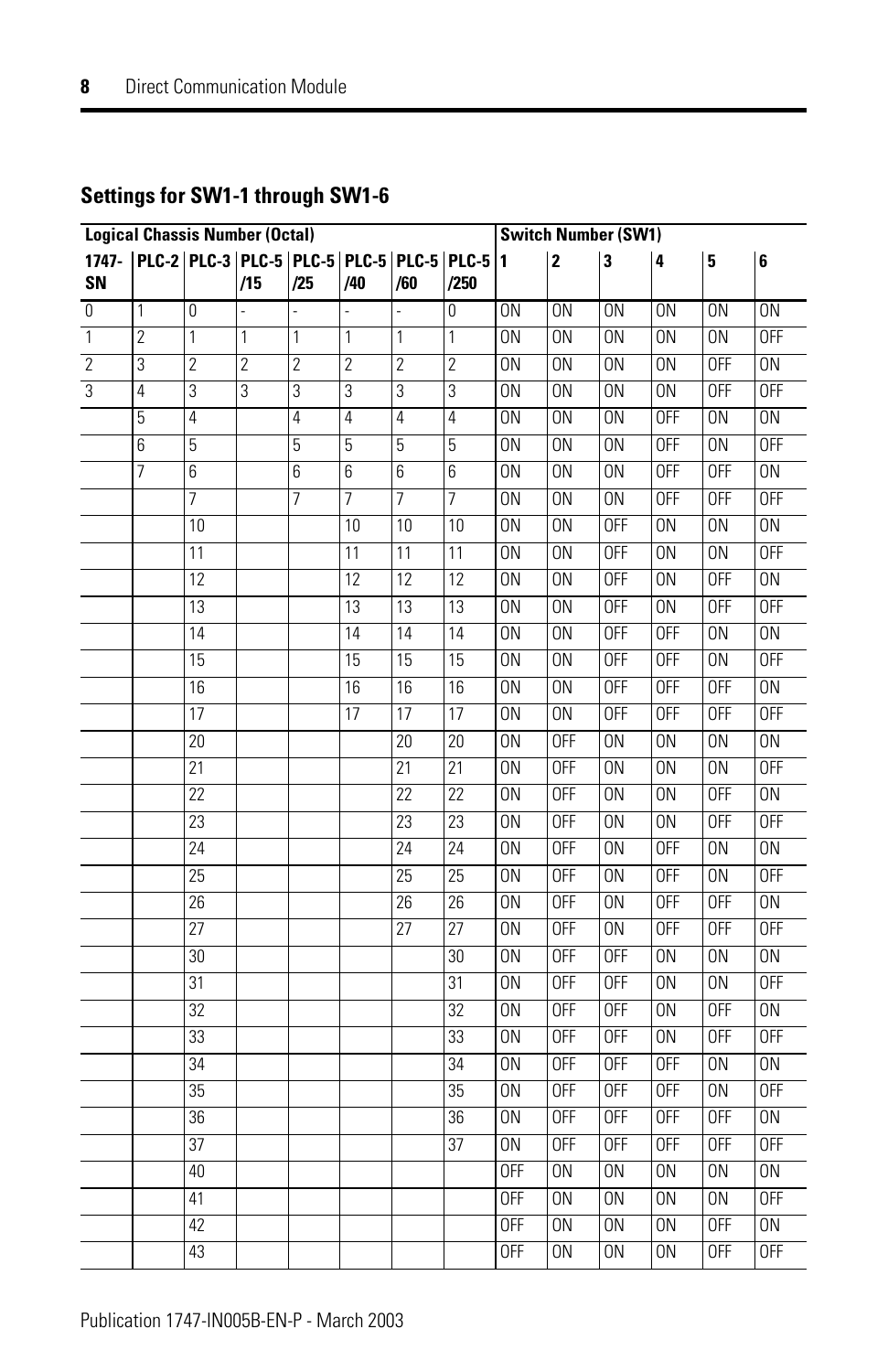| <b>Logical Chassis Number (Octal)</b> |                                                               |                 |     |     |     |     | <b>Switch Number (SW1)</b> |                |                 |                 |                 |                 |                 |
|---------------------------------------|---------------------------------------------------------------|-----------------|-----|-----|-----|-----|----------------------------|----------------|-----------------|-----------------|-----------------|-----------------|-----------------|
| SN                                    | 1747-   PLC-2   PLC-3   PLC-5   PLC-5   PLC-5   PLC-5   PLC-5 |                 | /15 | /25 | /40 | /60 | /250                       | $\blacksquare$ | l2              | 3               | 4               | 5               | 6               |
|                                       |                                                               | 44              |     |     |     |     |                            | <b>OFF</b>     | <b>OFF</b>      | 0N              | <b>OFF</b>      | 0 <sub>N</sub>  | 0N              |
|                                       |                                                               | 45              |     |     |     |     |                            | <b>OFF</b>     | $\overline{ON}$ | $\overline{ON}$ | 0FF             | $\overline{ON}$ | <b>OFF</b>      |
|                                       |                                                               | 46              |     |     |     |     |                            | <b>OFF</b>     | 0N              | 0N              | <b>OFF</b>      | <b>OFF</b>      | 0N              |
|                                       |                                                               | 47              |     |     |     |     |                            | <b>OFF</b>     | 0N              | $\overline{ON}$ | <b>OFF</b>      | <b>OFF</b>      | <b>OFF</b>      |
|                                       |                                                               | 50              |     |     |     |     |                            | <b>OFF</b>     | 0N              | <b>OFF</b>      | 0N              | 0N              | 0N              |
|                                       |                                                               | 51              |     |     |     |     |                            | <b>OFF</b>     | 0N              | <b>OFF</b>      | 0N              | 0 <sub>N</sub>  | <b>OFF</b>      |
|                                       |                                                               | 52              |     |     |     |     |                            | <b>OFF</b>     | 0N              | <b>OFF</b>      | 0N              | <b>OFF</b>      | 0N              |
|                                       |                                                               | 53              |     |     |     |     |                            | <b>OFF</b>     | 0N              | <b>OFF</b>      | 0N              | <b>OFF</b>      | <b>OFF</b>      |
|                                       |                                                               | 54              |     |     |     |     |                            | <b>OFF</b>     | 0N              | <b>OFF</b>      | <b>OFF</b>      | 0N              | 0N              |
|                                       |                                                               | 55              |     |     |     |     |                            | <b>OFF</b>     | $\overline{ON}$ | <b>OFF</b>      | <b>OFF</b>      | $\overline{ON}$ | <b>OFF</b>      |
|                                       |                                                               | 56              |     |     |     |     |                            | <b>OFF</b>     | 0N              | <b>OFF</b>      | 0FF             | <b>OFF</b>      | 0N              |
|                                       |                                                               | 57              |     |     |     |     |                            | <b>OFF</b>     | 0N              | <b>OFF</b>      | 0FF             | <b>OFF</b>      | <b>OFF</b>      |
|                                       |                                                               | 60              |     |     |     |     |                            | <b>OFF</b>     | 0FF             | 0N              | 0N              | 0 <sub>N</sub>  | 0N              |
|                                       |                                                               | 61              |     |     |     |     |                            | <b>OFF</b>     | <b>OFF</b>      | 0N              | 0N              | 0 <sub>N</sub>  | <b>OFF</b>      |
|                                       |                                                               | 62              |     |     |     |     |                            | <b>OFF</b>     | <b>OFF</b>      | 0N              | ON              | <b>OFF</b>      | $\overline{ON}$ |
|                                       |                                                               | 63              |     |     |     |     |                            | <b>OFF</b>     | 0FF             | 0 <sub>N</sub>  | 0 <sub>N</sub>  | <b>OFF</b>      | <b>OFF</b>      |
|                                       |                                                               | 64              |     |     |     |     |                            | <b>OFF</b>     | <b>OFF</b>      | 0N              | <b>OFF</b>      | $\overline{ON}$ | $\overline{ON}$ |
|                                       |                                                               | 65              |     |     |     |     |                            | <b>OFF</b>     | <b>OFF</b>      | 0N              | <b>OFF</b>      | 0 <sub>N</sub>  | <b>OFF</b>      |
|                                       |                                                               | 66              |     |     |     |     |                            | <b>OFF</b>     | <b>OFF</b>      | $\overline{ON}$ | <b>OFF</b>      | <b>OFF</b>      | $\overline{ON}$ |
|                                       |                                                               | 67              |     |     |     |     |                            | <b>OFF</b>     | <b>OFF</b>      | 0N              | <b>OFF</b>      | <b>OFF</b>      | <b>OFF</b>      |
|                                       |                                                               | 70              |     |     |     |     |                            | <b>OFF</b>     | <b>OFF</b>      | <b>OFF</b>      | 0N              | 0 <sub>N</sub>  | 0N              |
|                                       |                                                               | $\overline{71}$ |     |     |     |     |                            | <b>OFF</b>     | <b>OFF</b>      | <b>OFF</b>      | $\overline{ON}$ | $\overline{ON}$ | <b>OFF</b>      |
|                                       |                                                               | 72              |     |     |     |     |                            | <b>OFF</b>     | <b>OFF</b>      | <b>OFF</b>      | 0N              | <b>OFF</b>      | 0N              |
|                                       |                                                               | 73              |     |     |     |     |                            | <b>OFF</b>     | <b>OFF</b>      | <b>OFF</b>      | 0N              | <b>OFF</b>      | <b>OFF</b>      |
|                                       |                                                               | 74              |     |     |     |     |                            | <b>OFF</b>     | <b>OFF</b>      | <b>OFF</b>      | <b>OFF</b>      | 0N              | 0N              |
|                                       |                                                               | 75              |     |     |     |     |                            | <b>OFF</b>     | <b>OFF</b>      | <b>OFF</b>      | <b>OFF</b>      | 0 <sub>N</sub>  | <b>OFF</b>      |
|                                       |                                                               | 76              |     |     |     |     |                            | <b>OFF</b>     | <b>OFF</b>      | <b>OFF</b>      | <b>OFF</b>      | <b>OFF</b>      | 0N              |
| 77                                    | 77                                                            | 77              | 77  | 77  | 77  | 77  | 77                         | Reserved       |                 |                 |                 |                 |                 |

## **Settings for SW1-1 through SW1-6**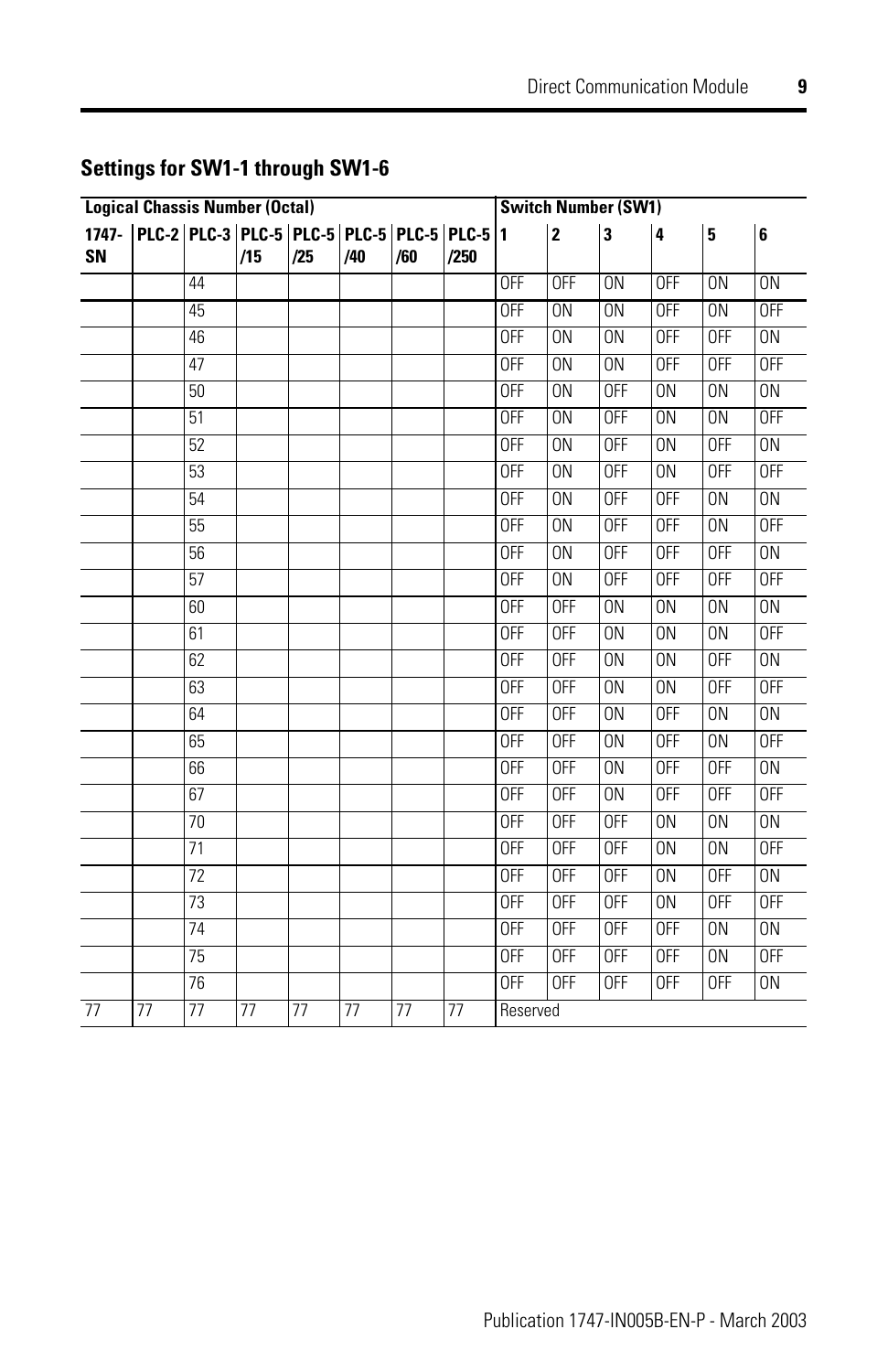### *Starting I/O Group Number (SW1-7 and SW1-8)*

The starting I/O group number must be an even number from 0 to 6 (e.g. 0, 2, 4, or 6) and is dependent upon whether the 1747-DCM has been configured as a full, ¾,  $\frac{1}{2}$ , or  $\frac{1}{4}$  chassis. The first word transferred is always the status word for the 1747-DCM.

The table below shows the switch settings for the starting I/O group numbers.

| <b>Starting I/O Group Number</b> | <b>SW1-7</b> | <b>SW1-8</b> | <b>Valid Chassis Configuration</b>            |
|----------------------------------|--------------|--------------|-----------------------------------------------|
|                                  | 0N           | 0N           | All                                           |
|                                  | 0N           | 0FF          | $\frac{3}{4}$ , $\frac{1}{2}$ , $\frac{1}{4}$ |
|                                  | 0FF          | 0N           | 1/2.1/4                                       |
|                                  | 0FF          | 0FF          | $\frac{1}{4}$                                 |

## **DIP Switch 2 Settings**

The default settings are shown below.



*Data Rate (SW2-1 and SW2-2)*

| Data Rate   | <b>SW2-1</b> | <b>SW2-2</b>   | <b>Cable Length (Belden 9463)</b> |
|-------------|--------------|----------------|-----------------------------------|
| 57.6K baud  | 0N           | 0 <sup>N</sup> | 3048 meters (10,000 feet)         |
| 115.2K haud | 0N           | 0FF            | 1542 meters (5,000 feet)          |
| 230.4K baud | 0FF          | 0 <sup>N</sup> | 762 meters (2,500 feet)           |
|             | 0FF          | 0FF            |                                   |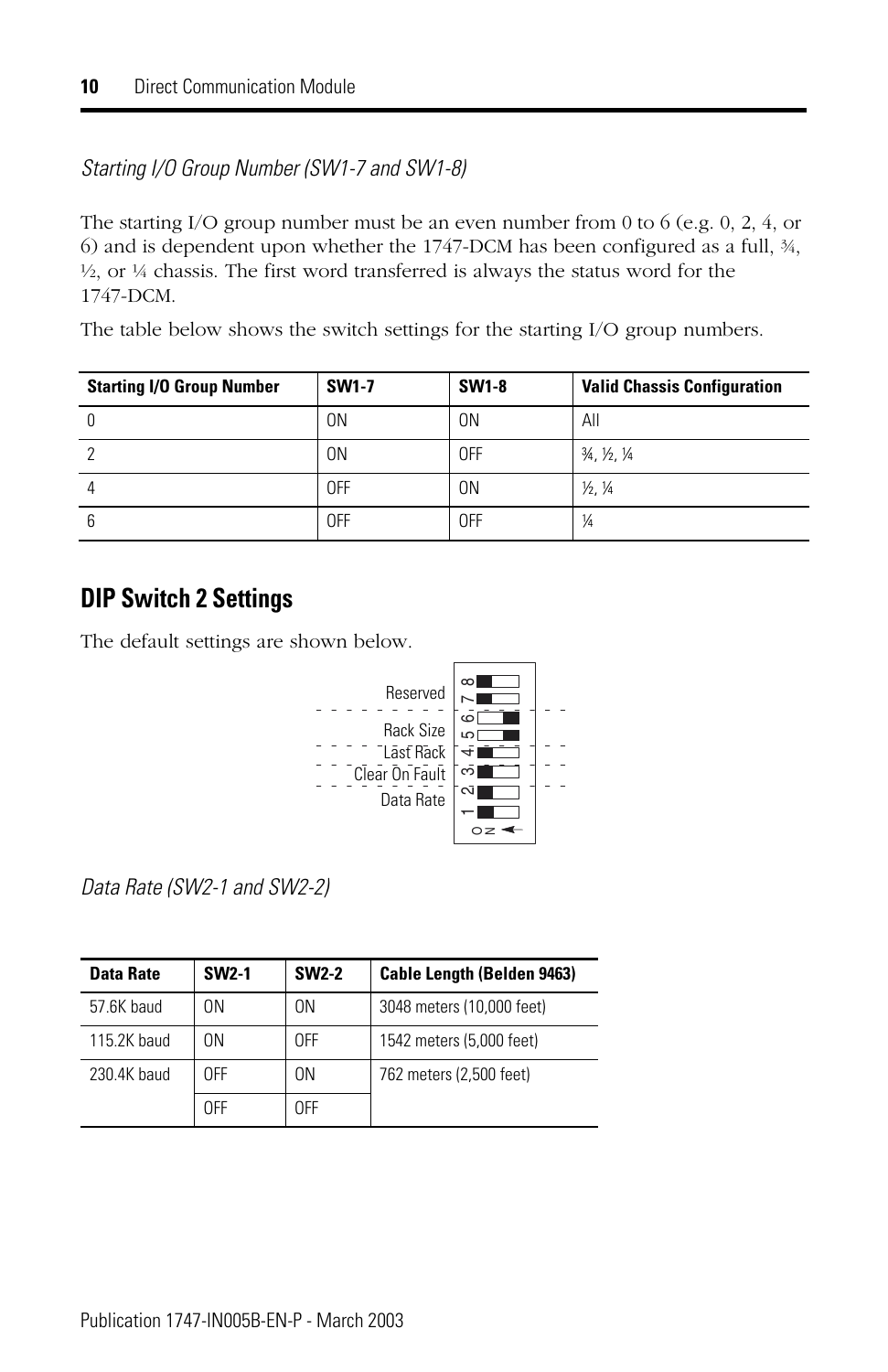*Clear on Fault (SW2-3)*

| <b>Clear On Fault</b> | <b>SW2-3</b> |
|-----------------------|--------------|
| Yes                   | OFF          |
| No                    | 0N           |

Turn the switch to the OFF position if you want the 1747-DCM to clear and hold clear all data bits in its input image table in the event of an RIO communication failure or when the supervisory processor enters the Program/Test/Fault mode. *Status bits will not be cleared.*

Turn the switch to the ON position if you want the 1747-DCM to hold all input data bits in their last state if an RIO communication failure occurs or when the supervisory processor enters the Program/Test/Fault mode.



Before setting SW2-3 to ON, make sure that holding all 1747-DCM input bits in their last state, in the event of an RIO communication failure, does not create an unsafe condition in the distributed SLC processor.

*Last Chassis (SW2-4)*

Switch SW2-4 must be set to the OFF position if the 1747-DCM shares its logical chassis with at least one other adapter and has been assigned the highest I/O group number in that logical chassis.

| <b>Last Chassis</b> | <b>SW2-4</b> |
|---------------------|--------------|
| Yes                 | <b>OFF</b>   |
| Nο                  |              |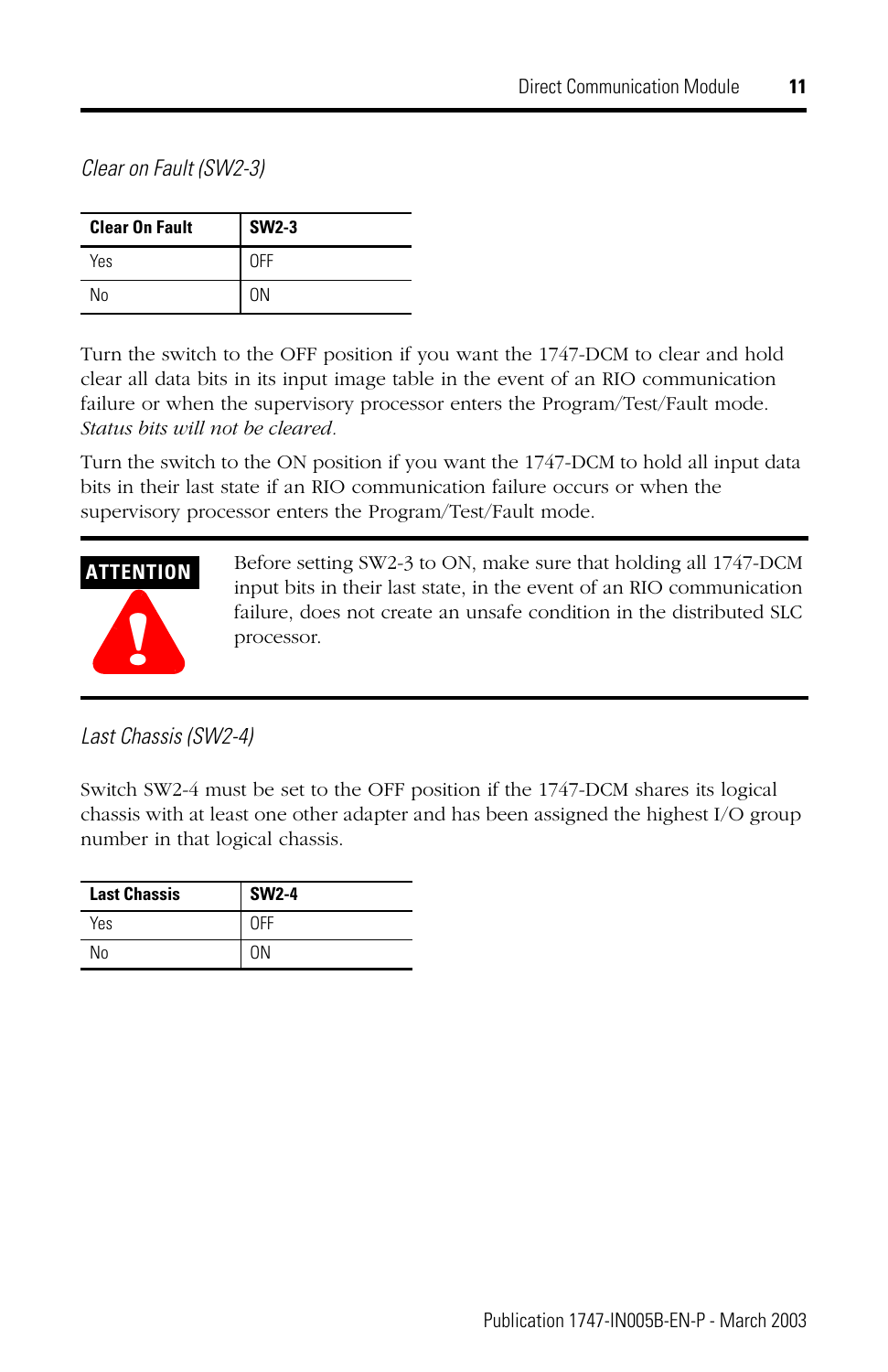#### *Chassis Size (SW2-5 and SW2-6)*

The logical chassis size allocates image space in the scanner for each 1747-DCMs I/O data. The 1747-DCM allows ¼, ½, ¾, and full chassis addressing. SW2 switches 5 and 6 define the chassis size, as shown below.

| <b>Chassis Size</b>         | <b>SW2-5</b> | SW2-6 | <b>Number of RIO Words Transferred</b> | <b>Total Words</b> |
|-----------------------------|--------------|-------|----------------------------------------|--------------------|
| 1/4 Logical Chassis         | ΟN           | 0N    | 1 Status and 1 Data                    |                    |
| 1/2 Logical Chassis         | ΟN           | 0FF   | 1 Status and 3 Data                    |                    |
| 34 Logical Chassis          | OFF          | 0N    | 1 Status and 5 Data                    |                    |
| <b>Full Logical Chassis</b> | OFF          | 0FF   | 1 Status and 7 Data                    |                    |

**IMPORTANT** The 1747-DCM image cannot cross logical chassis boundaries. For example, configuring the module for ½ logical chassis with starting group 6 will cause a configuration error.

## <span id="page-11-0"></span>**Installation and Removal**

# **ATTENTION**

Disconnect power before attempting to install, remove, or wire the 1747-DCM.

**!**

**IMPORTANT** Make sure you have set the DIP switches properly before installing the 1747-DCM. See [Module Configuration](#page-6-0) on page [7.](#page-6-0)

### **Power Requirements**

Before installation, make sure your modular SLC power supply has adequate reserve current capacity. The 1747-DCM requires 360 mA at 5V dc.

Each fixed SLC 500 controller can support one 1747-DCM in a 2-slot expansion chassis, depending on which I/O module is in the second slot. See *Discrete Input and Output Modules Technical Data*, publication number 1746-2.35 for details.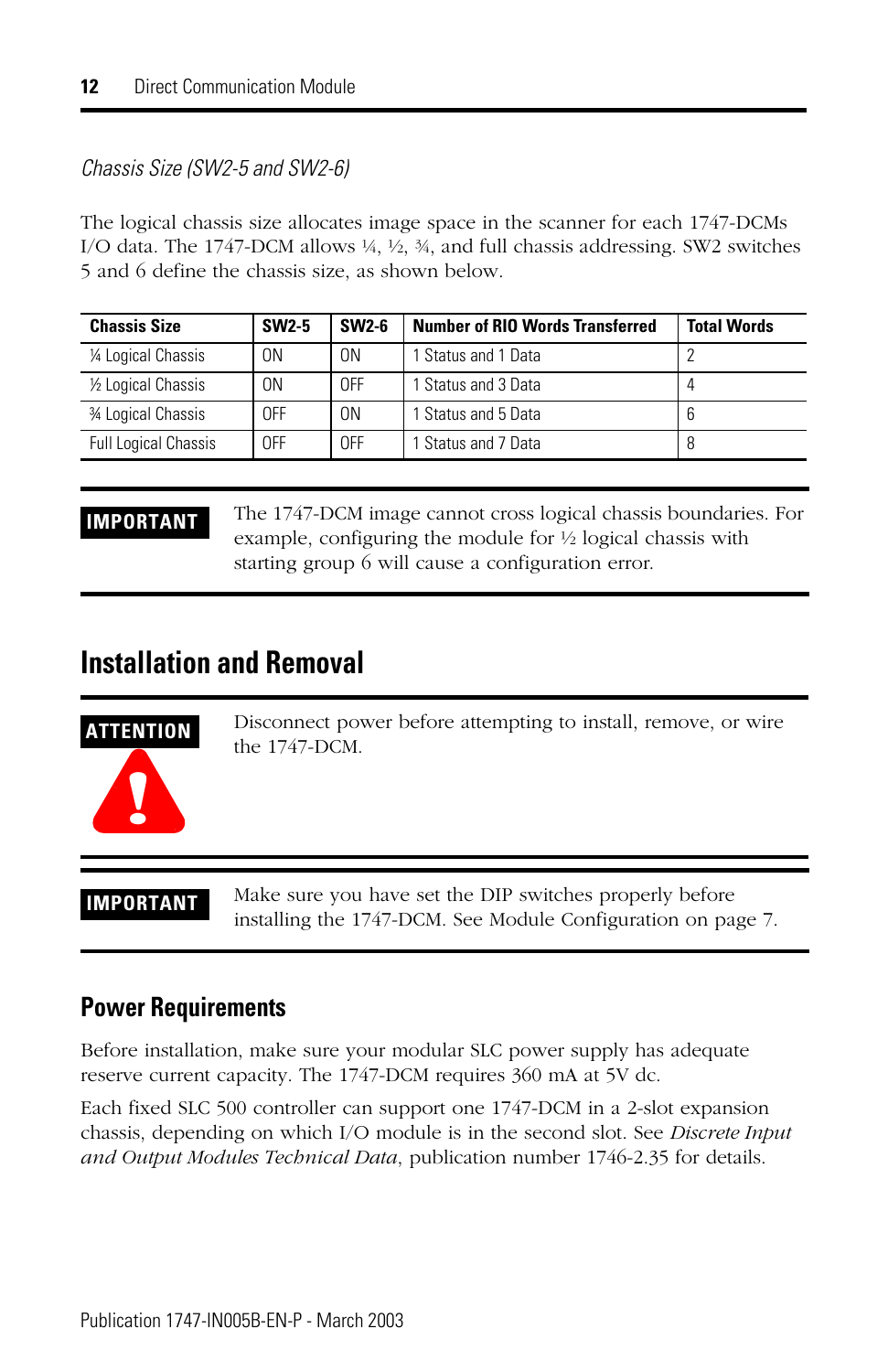## **Installation**

- **1.** Disconnect power.
- **2.** Align the full-sized circuit board with the chassis card guides. The 1747-DCM must not be installed in slot 0. The first slot (slot 0) of the first chassis is reserved for the CPU.
- **3.** Slide the module into the chassis until the top and bottom latches are latched.
- **4.** Attach the RIO link cable to the connector on the front of the module.
- **5.** Insert the cable tie in the slots.
- **6.** Route the cable down and away from the module, securing it with a cable tie.
- **7.** Cover all unused slots with the Card Slot Filler, catalog number 1746-N2.



### **Removal**

- **1.** Disconnect power.
- **2.** Press the releases at the top and bottom of the module and slide the module out of the chassis slot.
- **3.** Cover all unused slots with the Card Slot Filler, catalog number 1746-N2.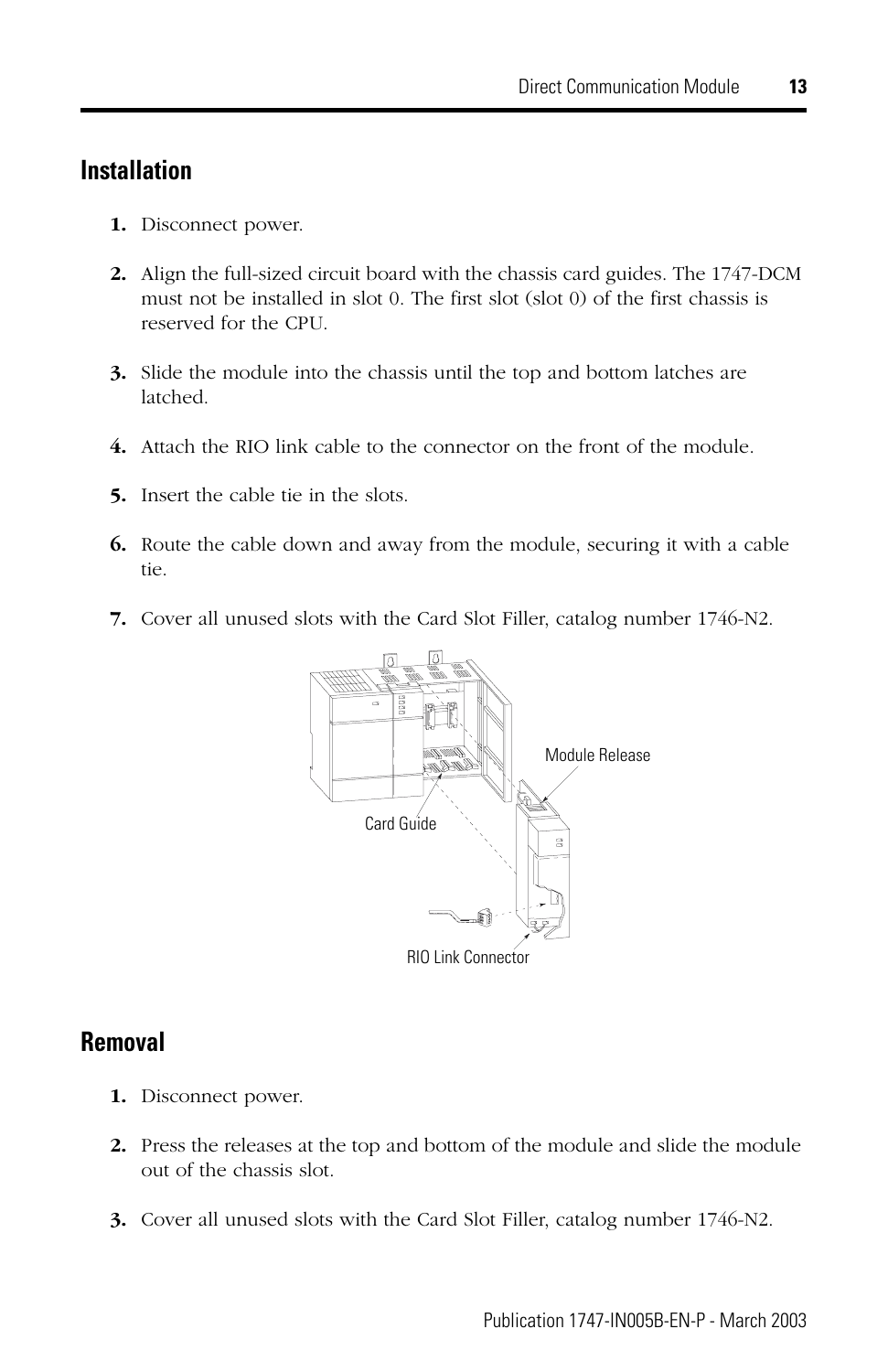## <span id="page-13-0"></span>**Network Wiring**

A ½ Watt terminating resistor must be attached across line 1 and line 2 of the connectors at each end (scanner and last physical device) of the network. The size of the resistor depends upon the baud rate and extended node capability, as shown in the table below.

| <b>Baud Rate</b>                  |                                               | <b>Terminating Resistor Size</b>    | <b>Maximum Cable</b><br>Distance (Belden 9463) |
|-----------------------------------|-----------------------------------------------|-------------------------------------|------------------------------------------------|
|                                   | 82Ω1/2 Watt Grey-Red-Black-Gold<br>57.6K baud |                                     | 3048 m (10,000 ft.)                            |
| Using Extended<br>Node Capability | 115.2K baud                                   | 82Ω1/2 Watt Grey-Red-Black-Gold     | 1524 m (5,000 ft.)                             |
|                                   | 230.4K baud                                   | 82Ω1/2 Watt Grey-Red-Black-Gold     | 762 m (2,500 ft.)                              |
| Without Extended                  | 57.6K baud                                    | 150Ω $%$ Watt                       | 3048 m (10,000 ft.)                            |
| Node Capability                   | 115.2K baud                                   | 150Ω1/2 Watt Brown-Green-Brown-Gold | 1524 m (5,000 ft.)                             |
|                                   | 230.4K baud                                   | 82Ω1/2 Watt Grey-Red-Black-Gold     | 762 m (2,500 ft.)                              |

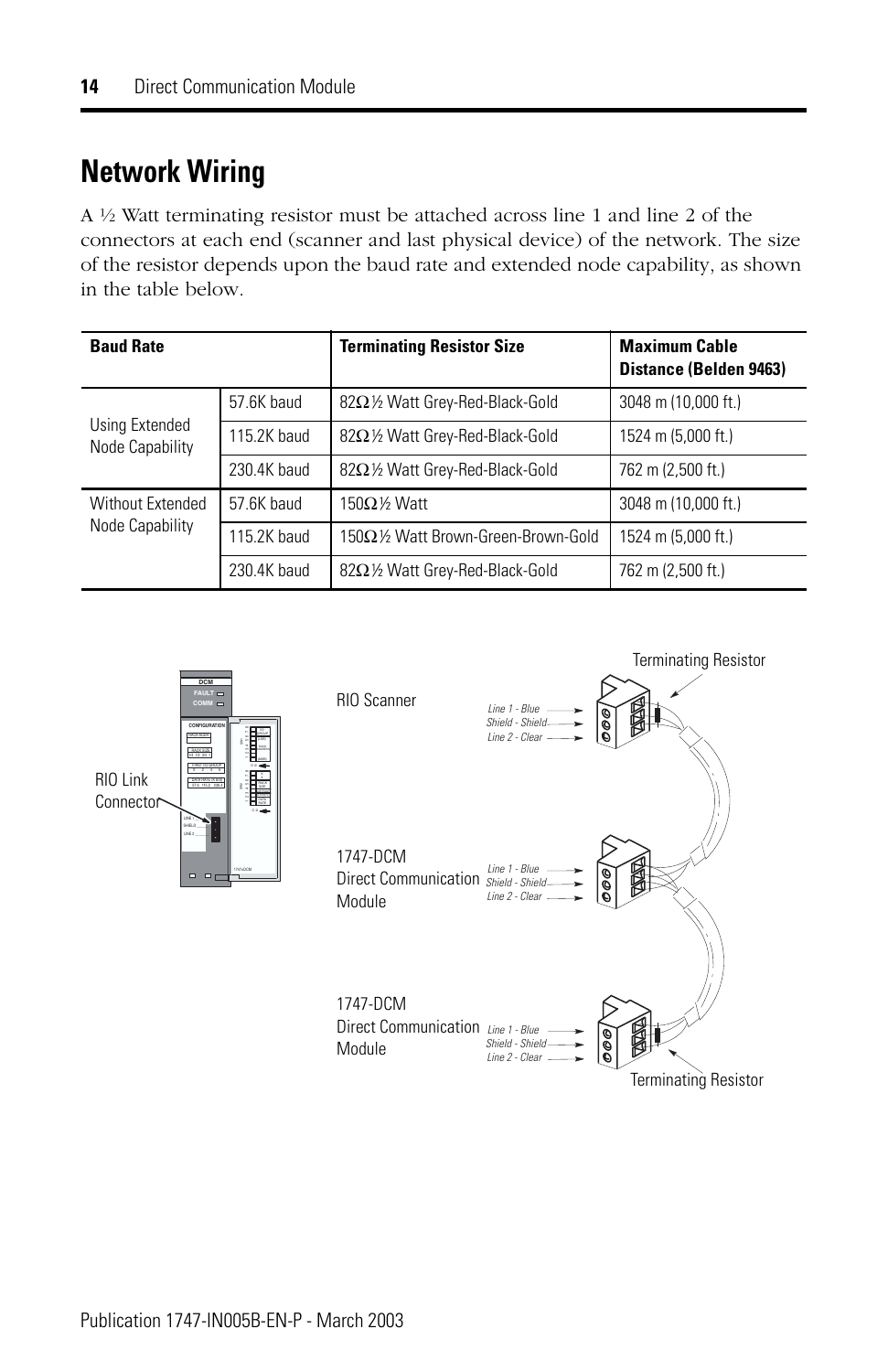## <span id="page-14-0"></span>**Troubleshooting**

## **Using the FAULT LED (Red)**

| If LED is: | Cause:                 | <b>Corrective Action:</b>                                                                                                                                                                         |
|------------|------------------------|---------------------------------------------------------------------------------------------------------------------------------------------------------------------------------------------------|
| On         | Internal Fault         | Cycle power to the I/O chassis containing the 1747-DCM. Replace the<br>1747-DCM if red LED remains lit after power-up.                                                                            |
| Flashing   | Configuration<br>Error | Check that the DIP switch settings are correct. Make sure that I/O group<br>and chassis size settings are compatible. <sup>(1)</sup> Also see that the setting for<br>chassis address is correct. |
| 0ff        | Normal State           | No action required.                                                                                                                                                                               |

(1) The 1747-DCM cannot cross logical chassis boundaries. For example, configuring the module for ½ logical chassis with starting group 6 causes a configuration error.

## **Using the COMM LED (Green)**

| If LED is: | Cause:                                                           | <b>Corrective Action:</b>                                                                                    |
|------------|------------------------------------------------------------------|--------------------------------------------------------------------------------------------------------------|
| 0n         | Normal State                                                     | No action required.                                                                                          |
| Flashing   | RIO scanner's processor in<br>Program/Test/Fault mode            | Check for RIO scanner's processor error, correct<br>condition, and cycle power to the 1747-DCM.              |
| 0ff        | RIO scanner's processor not connected to<br>scanner              | Check that the scanner is properly installed in the<br>chassis.                                              |
|            | RIO scanner's processor chassis inhibited                        | Check RIO scanner's processor chassis integrity,<br>correct any problem, and cycle power to the<br>1747-DCM. |
|            |                                                                  | Check that the baud rate of the 1747-DCM matches<br>the baud rate of the scanner.                            |
|            | No communication between RIO<br>scanner's processor and 1747-DCM | Check cable connections from the RIO scanner or its<br>processor to the 1747-DCM.                            |
|            |                                                                  | Check that the 1747-DCM connector is properly<br>installed.                                                  |